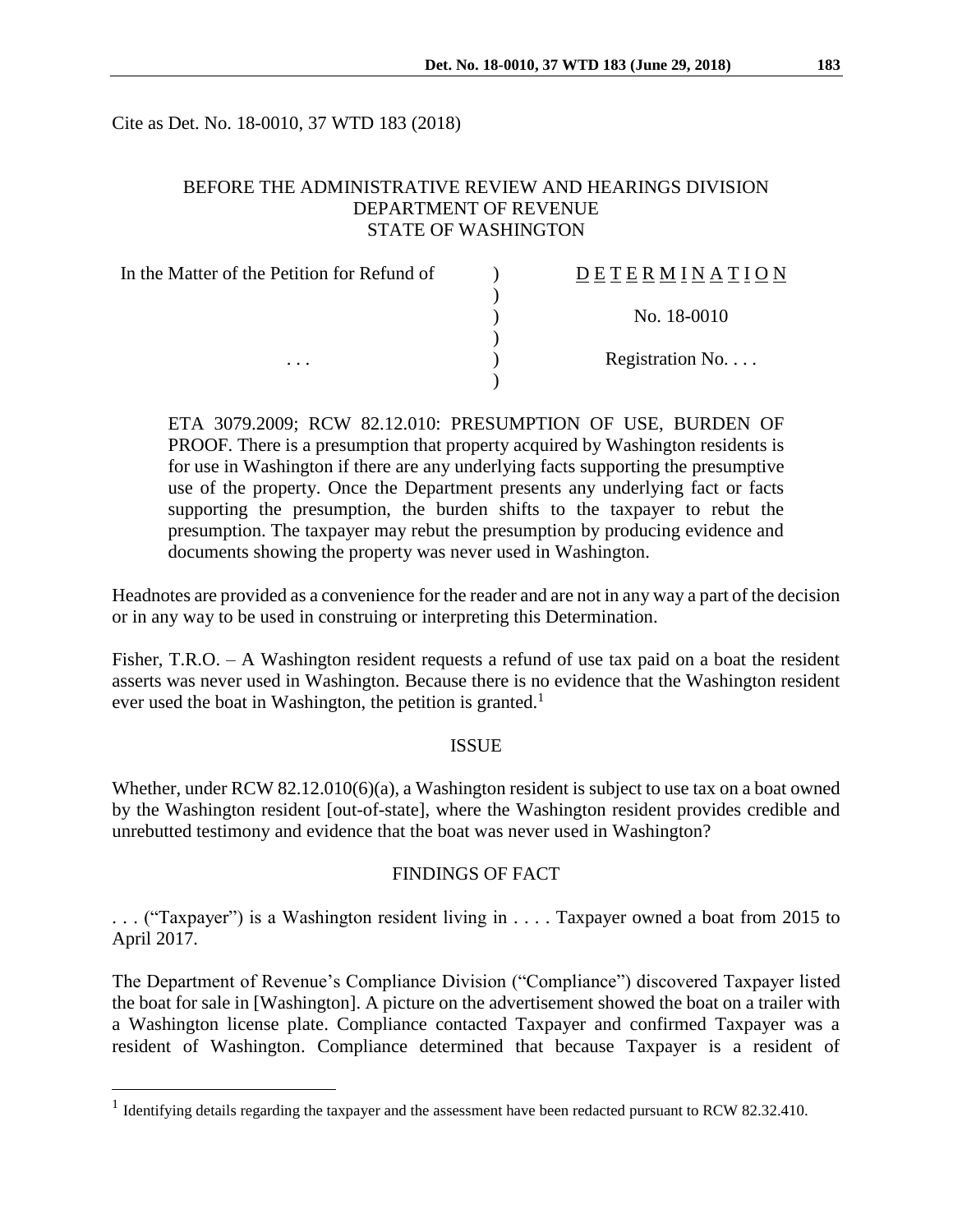Washington, there is a presumption of use of the boat in Washington. Compliance instructed Taxpayer to pay use tax on the boat.

On March 29, 2017, the day after being contacted by Compliance, Taxpayer paid \$ . . . in use tax.<sup>2</sup> Taxpayer also filed a petition for administrative review, requesting a refund of the use tax paid to Washington.

Taxpayer asserts that the boat was never in Washington, and at all times was located [out-of-state] near . . . . Taxpayer provided moorage agreements covering the periods of May 1, 2015, through October 15, 2015; and May 1, 2016, through October 15, 2016, to establish that the boat was stored at a moorage slip [out-of-state]. In the winter, when the boat was not at the moorage slip, the boat was stored at Taxpayer's property [out-of-state].

Taxpayer explains that he advertised the boat for sale in [Washington] to get a wider audience in hopes of attracting more potential buyers. Taxpayer concedes the trailer has a Washington license plate, but notes he did pay Washington retail sales tax on the trailer. When Taxpayer sold the boat for \$ . . . in 2017, the transaction occurred [out-of-state], and title was transferred to the new owner [out-of-state].

Compliance confirmed to the Tax Review Officer that use tax liability was imposed solely based on the presumption of use in Washington. Compliance did not identify any additional underlying facts that would support the presumption of use.

# ANALYSIS

Washington imposes both a retail sales tax and a use tax. Retail sales tax is imposed on tangible personal property purchased by a consumer in this state. RCW 82.08.020; RCW 82.04.050. The use tax complements the retail sales tax and is imposed "for the privilege of using within this state as a consumer . . . [a]ny article of tangible personal property purchased at retail, or acquired by lease, gift, repossession, or bailment . . . " on which Washington retail sales tax has not been paid unless there is an applicable statutory exemption, deduction, or exclusion. RCW 82.12.020(1).

RCW 82.12.010(5)(a) broadly defines "use":

 $\overline{a}$ 

"Use," "used," "using," or "put to use" shall have their ordinary meaning, and shall mean: (a) With respect to tangible personal property, the first act within this state by which the taxpayer takes or assumes dominion or control over the article of tangible personal property (as a consumer), and include installation, storage, withdrawal from storage, distribution, or any other act preparatory to subsequent actual use or consumption within this state.

RCW 82.04.190(1) defines "consumer" as "[a]ny person who purchases, acquires, owns, holds, or uses any article of tangible personal property . . . other than for purpose of (a) resale as tangible

<sup>&</sup>lt;sup>2</sup> The boat was valued at  $\$\dots$  Taxpayer was assessed  $\$\dots$  in Washington use tax, but took a credit of  $\$\dots$  in sales tax previously paid to [another state]. Taxpayer submitted proof of payment of the [out-of-state] sales tax along with his petition for administrative review.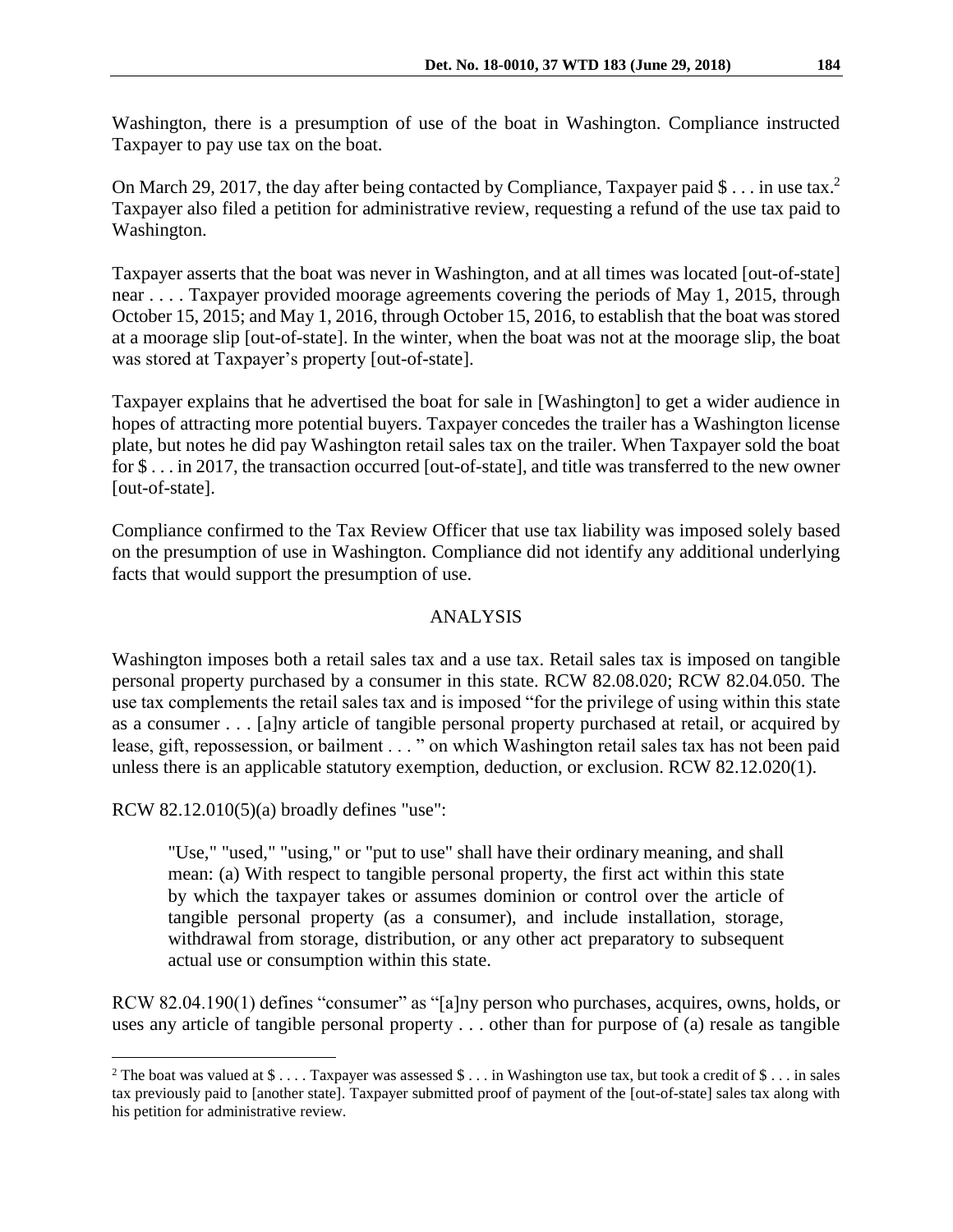personal property in the regular course of business. . . ." Use tax liability arises at the time the property is first put to use in this state. RCW 82.12.010(5)(a); *see also* WAC 458-20-178.

Thus, the tax applies to the first use of watercraft in this state on which Washington retail sales tax has not been paid, whether for pleasure or for business, and whether by a resident or a nonresident, unless the use is statutorily excepted or determined to be otherwise exempt. *See* Det. No. 87-105, 3 WTD 1 (1987).

There is a presumption in Washington that property acquired by Washington residents is for use within Washington. As stated in Excise Tax Advisory (ETA) 476.12.178, this presumption was first articulated by the Board of Tax Appeals in *Rimer v. Dep't of Revenue*, Board of Tax Appeals Docket No. 5867 (1973). It was also applied in Det. No. 86-252, 1 WTD 183 (1986) and Det. No. 99-342, 19 WTD 608 (2000). ETA 476.12.178 was later renumbered to ETA 3079.2009. ETA 3079.2009 explains:

There is a presumption that a Washington resident purchases tangible personal property for possession and use within Washington, even though the resident purchases such property outside the state. The burden is on the resident to prove that the resident does not intend to use the property in Washington and has not, in fact, had possession of or used the property in this state; it is not necessary for the state to prove actual use within the state to impose the use tax.

In 1 WTD 183, we qualified the use of this presumption, stating a taxpayer is not required to prove that property purchased outside this state for use outside this state has never been used in this state, absent facts supporting presumptive use of the property in this state. *Id.* at 191-2; *see also* 19 WTD at 613 (holding the same).

Here, the boat appeared in a [Washington] Craigslist advertisement on a boat trailer with a Washington license plate. This is sufficient to support the presumptive use of the boat in Washington by Taxpayer, a Washington resident. Accordingly, the burden shifts to Taxpayer to rebut the presumption.

Taxpayer provided title documents for the boat that showed the boat was purchased [out-of-state] and that Taxpayer paid [out-of-state] sales tax on the purchase of the boat. Taxpayer also provided moorage agreements that showed the boat was stored in a slip [out-of-state], from May 1, 2015, through October 15, 2015, and May 1, 2016, to October 15, 2016. For the periods of time when the boat was not located [in a slip out-of-state], Taxpayer provided unrebutted and credible testimony that the boat was stored at Taxpayer's property [out-of-state]. Compliance has not provided any documents or other evidence to suggest the boat was ever brought into Washington. After weighing the evidence, we conclude that Taxpayer has provided documentation and testimony sufficient to rebut the presumption of Washington use. Accordingly, we reverse the assessment of use tax.